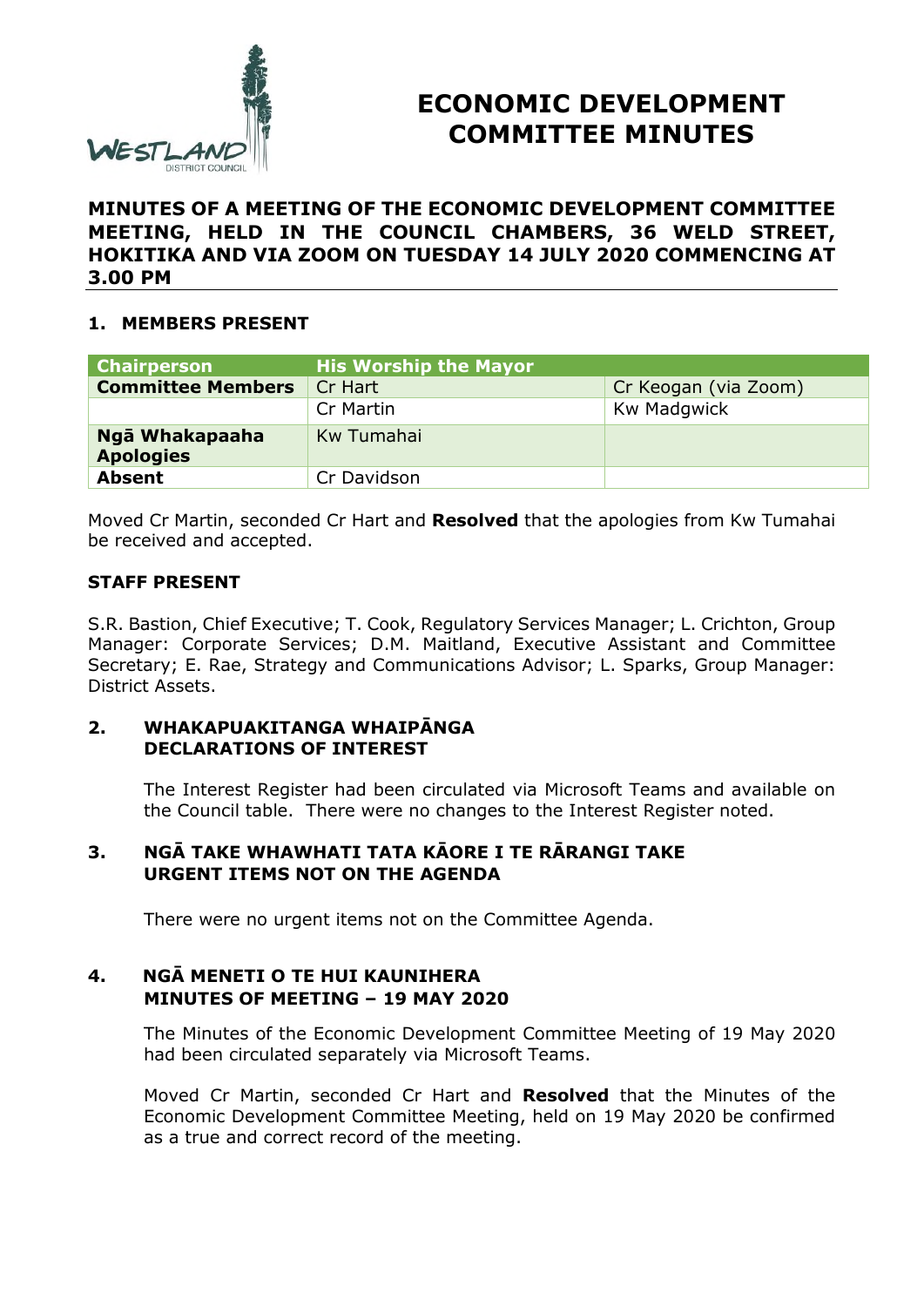## **5. ACTION LIST**

The Chief Executive went through the Action List and the following items were discussed:

- NZTA representatives attended the 25 June 2020 Council Meeting. Staff are meeting with NZTA to discuss a number of topics.
- Development West Coast Mayor and Chief Executive to discuss further with CEG at their next meeting regarding resilience in the region.
- Hokitika Airport Terminal upgrade the Chief Executive of Destination Westland is presenting to the Committee meeting.
- Hokitika Airport Masterplan the Chief Executive of Destination Westland is presenting to the Committee meeting.
- Independent Committee Members a Report to Council is on the Committee Agenda.

Moved Cr Keogan, seconded Cr Hart and **Resolved** that the updated Action List be received.

#### **6. NGĀ TĀPAETANGA PRESENTATIONS**

# **Airport Master Plan – Destination Westland**

The Committee received a presentation from Melanie Anderson, Chief Executive of Destination Westland.

Funding has been received for the extension of the Airport building, which will provide additional space for travellers and operators, with the opportunity to include visitor information and retail. This will also provide improved options for security screening.

ACTION ITEMS:

- The Hokitika Airport Master Plan to be circulated to the Mayor and Councillors.
- Mayor and Councillors to visit the Hokitika Airport to view the proposed extension to the Airport.

Moved Cr Hart, seconded Cr Keogan and **Resolved** that the presentation from the Chief Executive Officer, Destination Westland be received.

## **Pensioner Housing Strategy Scope of Work – Destination Westland**

The Committee received a presentation from Melanie Anderson, Chief Executive of Destination Westland.

Analysis is underway to determine what the community needs in the way of Council owned housing, what the best design may be, and to identify the best entity to manage this.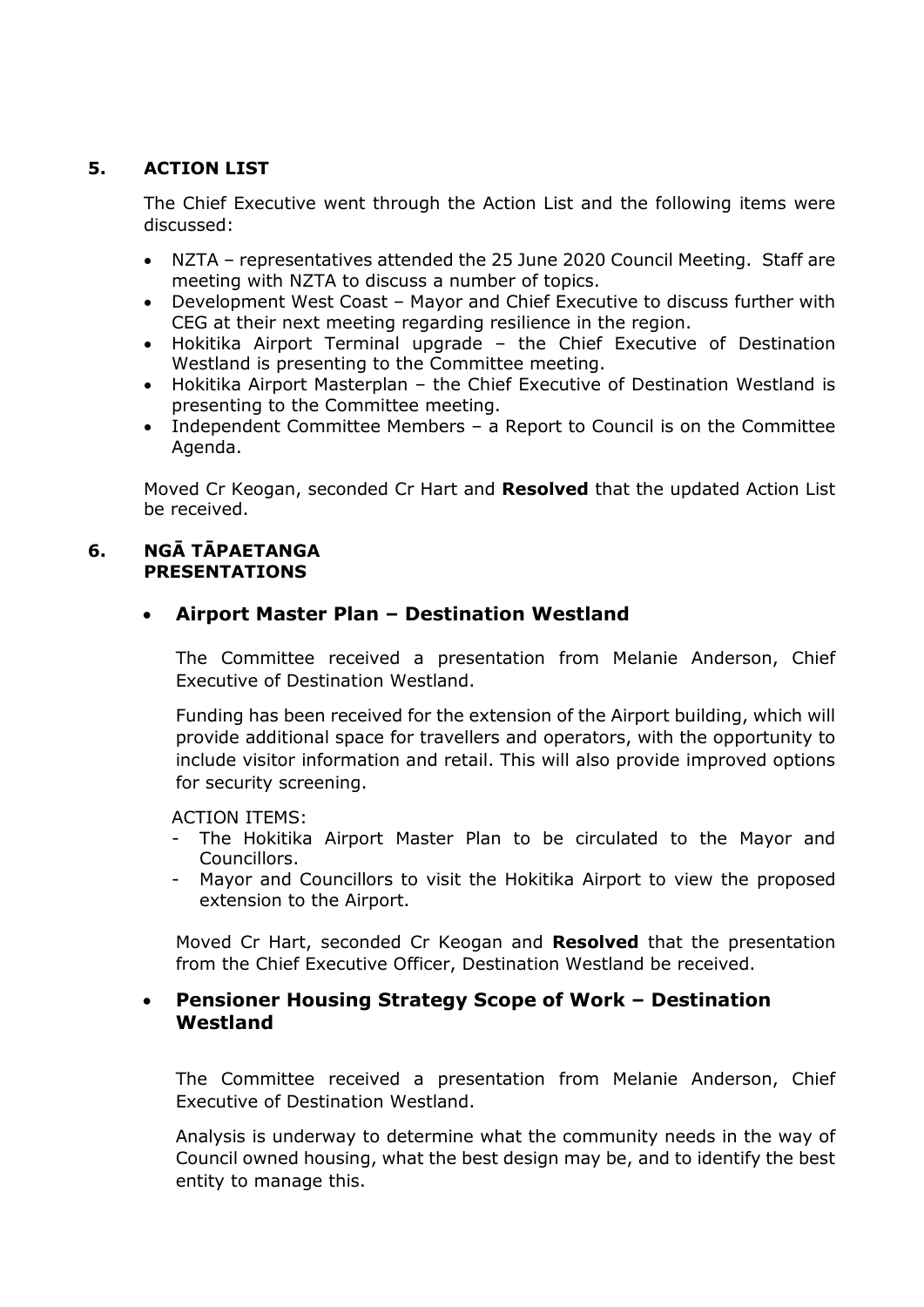Kw Madgwick supported the concept of pensioner housing in South Westland, in Whataroa in particular, and commended the Board of Destination Westland to look at options for Whataroa and investigate possible external funding. The concept of pensioner housing in Kumara was also suggested as a possibility to be investigated.

Moved Cr Hart, seconded Cr Martin and **Resolved** that the presentation from the Chief Executive Officer, Destination Westland be received.

*The following items were taken out of order to the Agenda papers:* 

## **Upskill Programme**

The Committee received a presentation from Tania Washer, Upskill Manager at Development West Coast on the Upskill Programme. The Upskill Project is funded from a portion of the Provincial Growth Fund which has been allocated funding to focus on regional skills and employment development.

The initiative is focused on supporting people to attain recognised industry qualifications and skills by creating new and sustainable employment opportunities, keeping both people and businesses in the West Coast region.

The aim to support at least 90 people into work/promotion/skill development within companies across the West Coast over the next 2 years.

Moved Cr Martin, seconded Cr Keogan and **Resolved** that the verbal update from the Director – Operations, Western South Island Region, Department of Conservation be received.

*His Worship the Mayor left the meeting at 3.32 pm and did not return.* 

*Cr Hart chaired the remainder of the meeting.* 

# **Jobs for Nature, Department of Conservation**

The Committee heard a verbal update from Mark Davies, Director - Operations, Department of Conservation.

The funding is part of the Covid-19 recovery package through central government. It will sustain businesses and communities to allow skilled people to stay in their current jobs on reduced hours, topped up with work under the Jobs for Nature Scheme. The pilot programme was run in South Westland and is now being rolled out on a wider scale.

Moved Cr Martin, seconded Cr Hart and **Resolved** that the verbal update from the Director – Operations, Western South Island Region, Department of Conservation be received.

#### **Ghost Town Trail**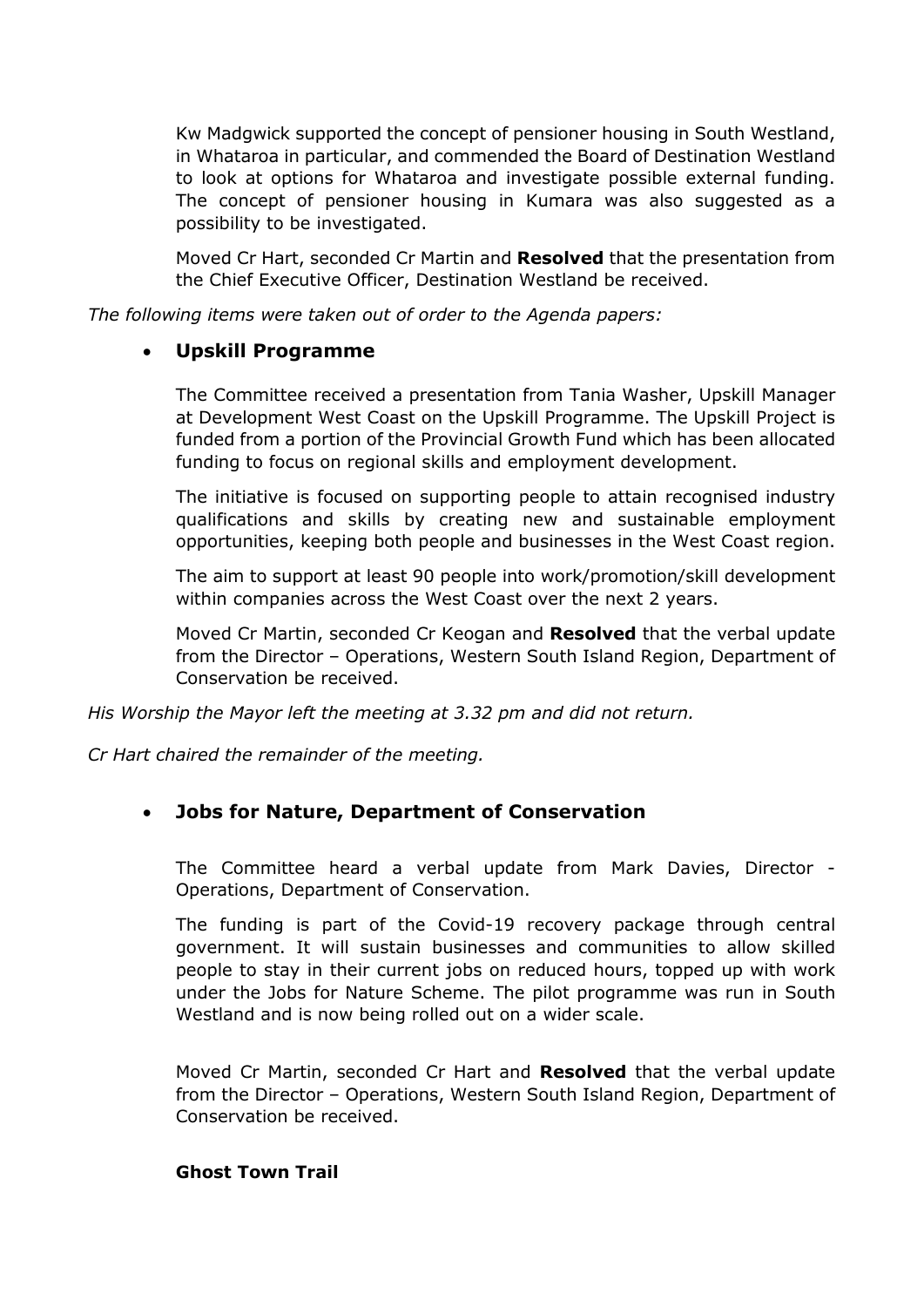Kw Madgwick gave a presentation to the Committee about the potential to create a "Ghost Town Trail". The trail could be promoted as a journey of discovery of West Coast history, of exploration around abandoned West Coast mining town sites rich in history.

Moved Cr Martin, seconded Cr Hart and **Resolved** that the verbal update from Kw Madgwick be received.

# **Provincial Growth Fund - Project Funding Update**

The Chief Executive provided a verbal update on the Provincial Growth Fund.

Council has received funding for 'shovel ready' projects. The contracts need to be completed within 20 days and the work is to start within two months of signing the contract. A project manager will be recruited to lead this work as Council will be continuing with the capital works programme alongside the shovel ready projects.

The community halls and war memorials submission is with the assessment team and Council should know the outcome by the 6 August 2020 on the list of projects submitted.

Moved Cr Martin, seconded Cr Keogan and **Resolved** that the verbal update from the Chief Executive be received.

#### **7. PŪRONGO KAIMAHI STAFF REPORTS**

#### **Appointment of Independent Committee Members**

The Chief Executive spoke to this item and advised the purpose of the report is for the Committee to consider appointing independent committee members to the Economic Development Committee.

The expansion of the Economic Development Committee was discussed and it was agreed to explore options at a future date to expand the Committee. This item to be added to the Action List.

Moved Cr Keogan, seconded Cr Martin and **Resolved** that Council approve the appointment of Jo Birnie (Economic Development Manager, Development West Coast), Peter Cuff (Chair of Westroads) and Joanne Conroy (Chair of Westland Holdings Limited and Destination Westland) to the Economic Development Committee as independent committee members and instructs the Chief Executive to modify the Committee Terms of Reference to reflect the changes.

# **8. KA MATATAPU TE WHAKATAUNGA I TE TŪMATANUI RESOLUTION TO GO INTO PUBLIC EXCLUDED**

(to consider and adopt confidential items)

Moved Cr Martin, seconded Cr Keogan and **Resolved** that Council confirm that the public were excluded from the meeting in accordance with Section 48, Local Government Official Information and Meetings Act 1987 at 3.44 pm.